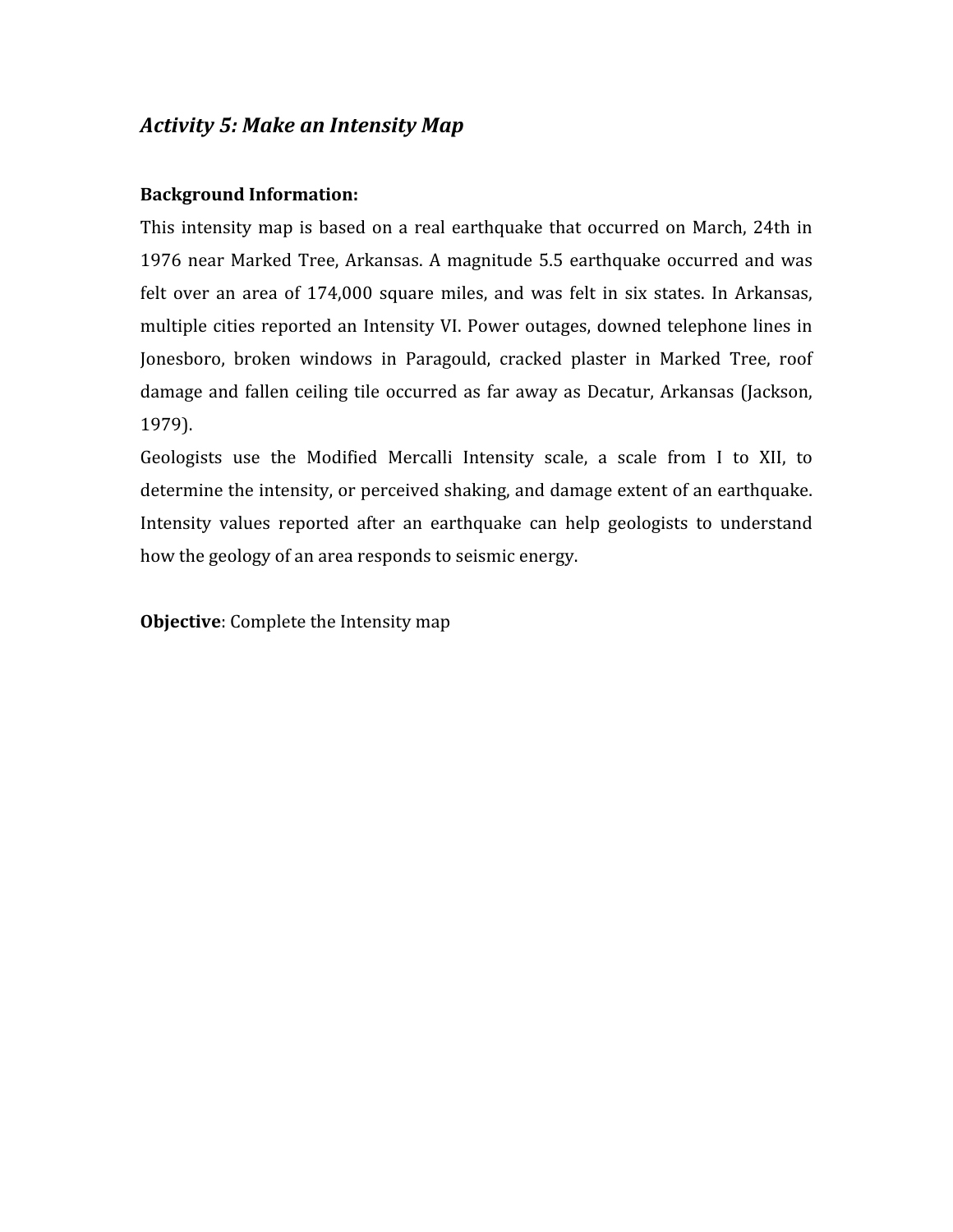**Directions:** Complete the map by using intensity reports from the 1976 earthquake.

- 1. Draw the isoseismal lines on the maps based on intensity distribution.
- 2. Use the Modified Mercalli Scale provided as a color guide and complete the legend below the map. The colors that you choose for
the
map
should
match
the
legend.
Use
colored
pencils
to
shade the
areas
with
different
intensities.
- 3. How
 does
 the
 area
 of
 highest
 intensity
 compare
 with
 the epicenter
you
located
earlier
on
the
map
of
the
United
States?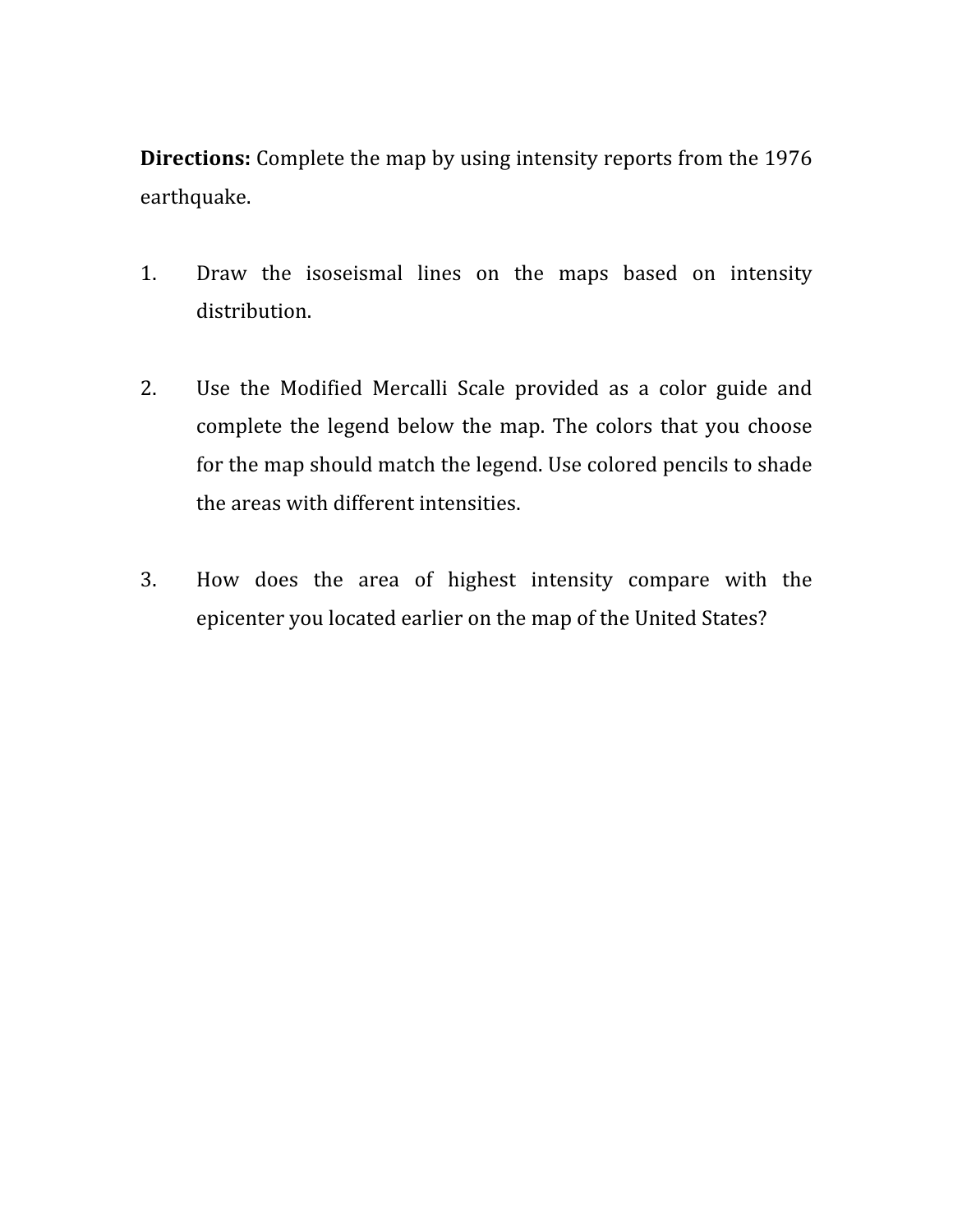

Map of Marked Tree, Arkansas and surrounding states showing locations for which intensities have been assigned. Small circles represent locations where the earthquake was not felt.